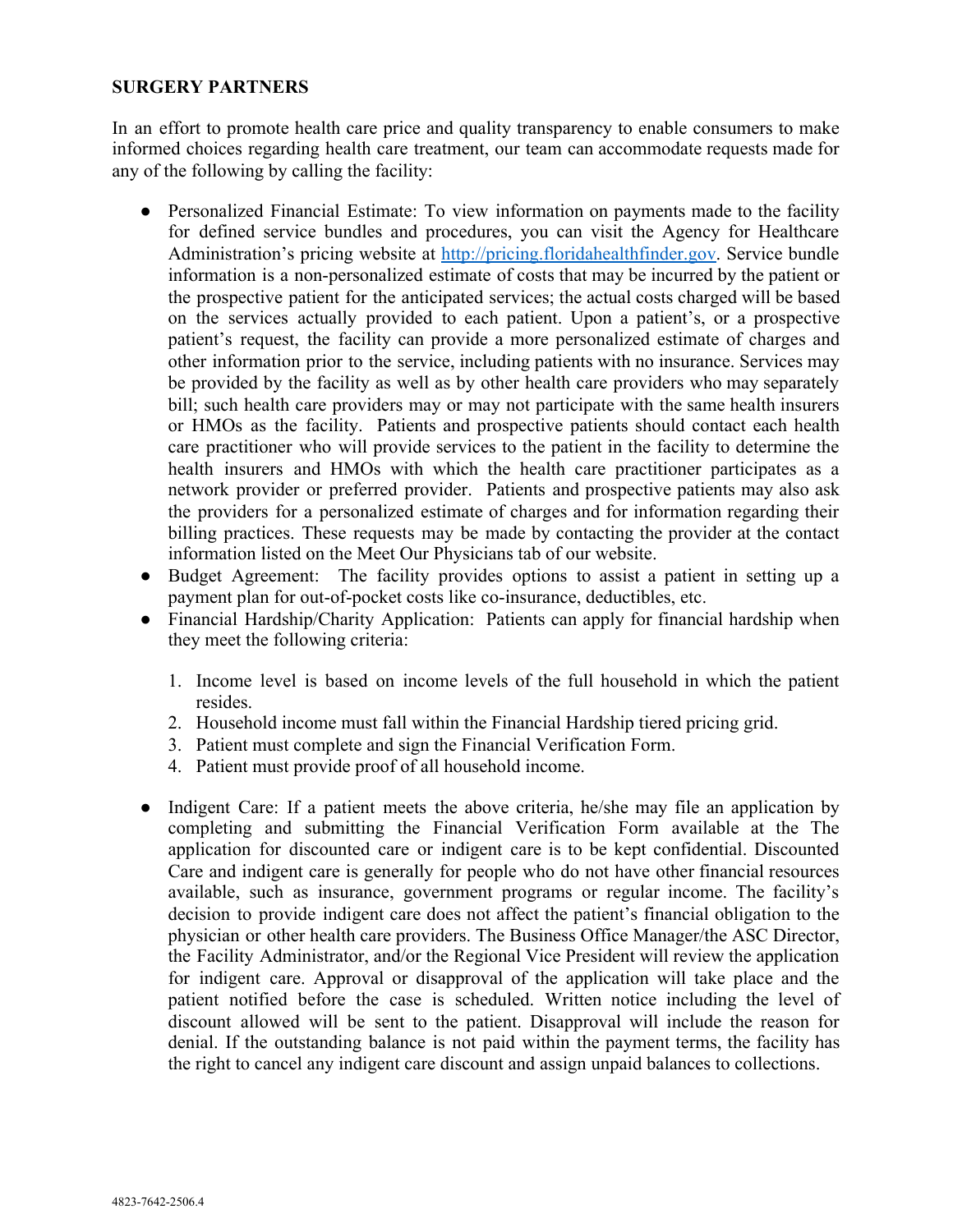- Payment Plans and Discounts Policy: If a patient does not meet the above criteria but has limited financial means, limited immediate financial capacity, or has no third-party coverage (insurance, governmental programs, worker's compensation, motor vehicle accident coverage, etc.); he/she may file an application by completing and submitting the Financial Verification Form available at the facility. The application for discounted care is to be kept confidential. The facility's decision to provide discounted care does not affect the patient's financial obligation to the physician or other health care providers. The Business Office Manager/the ASC Director, the Facility Administrator, and/or the Regional Vice President will review the application for discounted care. Approval or disapproval of the application will take place and the patient notified before the case is performed. Written notice including the level of discount allowed will be sent to the patient. Disapproval will include the reason for denial. If the outstanding balance is not paid within the payment terms, the facility has the right to cancel any discount and assign unpaid balances to collections.
- **Collection Procedures:** 
	- o Patients are responsible for co-payments, co-insurance, deductibles or the full fee at the time of service as dictated by each state's laws and the constraints of existing contracts, if applicable. The facility staff will collect on or before the day of service any amounts owed for services rendered. All third party payer coverage will be verified in advance of the procedure, and the patient will be contacted to advise them of any payment due. If it is determined the patient cannot pay their amount in full and they do not qualify for an Indigent care or other Discounted Care, the patient will be offered a payment plan or commercial financing. During the registration process, discussions of the patient's financial responsibility will be held with the patient/responsible party. It is essential the financial orientation include a discussion of the deductible and co-insurance requirements. These discussions may include payment plans and/or obtaining patient financing with third party companies. Some examples of payment plans are: (a) 50% at admission and payment of the remaining 50% in thirty (30) days or (b) 50% at admission,  $25\%$  in thirty (30) days and  $25\%$  in sixty (60) days, or (c) 33% at admission,  $33\%$  in thirty (30) days and the final balance in sixty (60) days, or (d) commercially available financing terms. Payment Plan Promissory Notes must be completed and signed by the patient or the responsible party on or before the day of service. The Payment Plan Promissory Notes will state clearly if the patient does not follow the payment plan, the full balance becomes due and payable. Should payment arrangements be made with the patient, after one missed payment the patient should be contacted and given a grace period to make the required payment. Up to a one-month grace period may be granted for delinquent Payment Plan Promissory Notes. If the payment is not made, then the patient will be contacted for immediate payment in full and informed the account will be transferred to a collection agency. Patient balances are to be billed no more than thirty (30) days unless the patient has made arrangements for a Payment Plan Promissory Notes or commercially available financing. Patient statements are processed on a daily basis. Statements are to be sent after any meaningful transaction activity, such as a payment or an adjustment, is posted to an account and the account still has a balance. The patient is to receive a minimum of two (2) statements, one (1) collection letter and a phone call unless payments are made on schedule. Patient balance collection efforts may be outsourced; however, the vendor will have similar protocols. Patient balances after third-party payer adjudication are to be billed on the regular thirty (30) day schedule unless the